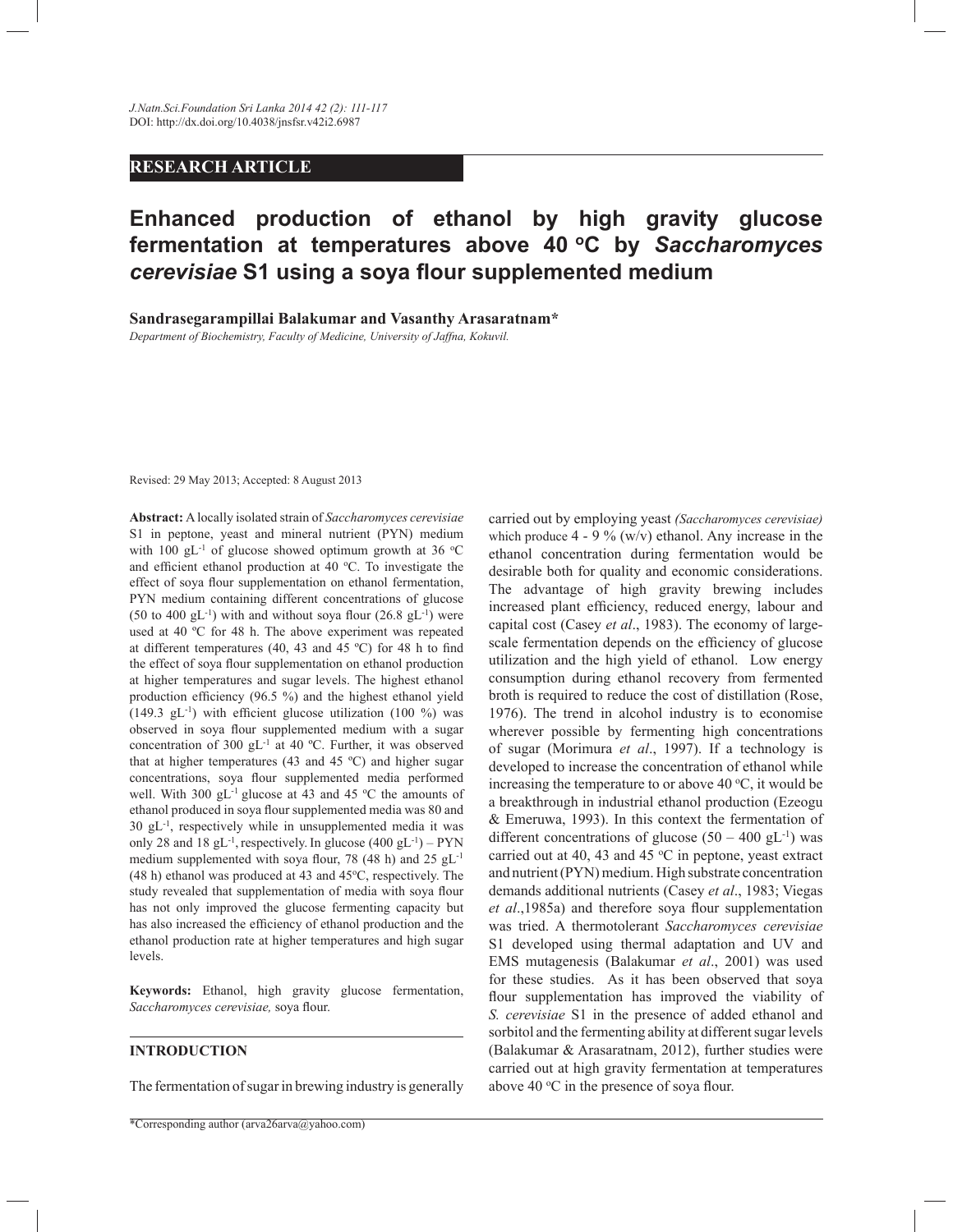# **METHODS AND MATERIALS**

Soybean purchased from the local market was powdered and dried at 80 °C. All the other materials were purchased from standard suppliers: culture media - Oxoid Limited, USA, and other chemicals - Sigma - Aldrich, USA.

#### *Saccharomyces cerevisiae* **S1**

*Saccharomyces cerevisiae* S1, a locally isolated thermotolerant strain improved by treatments (Balakumar *et al*., 2001) was maintained in glucose (50 gL-1), peptone, yeast extract and nutrient (PYN) agar medium slants.

## **Analytical methods**

The determination of glucose was carried out following the dinitrosalicylic acid method described by Miller (1959); ethanol using potassium dichromate (Varley *et al*., 1980) and the viable cell count by staining (Sami *et al*., 1994).

## **Peptone, yeast extract and nutrient (PYN) medium**

The medium contained  $(gL^{-1})$  peptone, 3.5; yeast extract, 3.0; MgSO<sub>4</sub>.7H<sub>2</sub>O, 1.0; KH<sub>2</sub>PO<sub>4</sub>, 2.0; and  $(NH_4)_2SO_4$ , 1.0 at pH 5.0 (Balakumar & Arasaratnam, 2009). Under different experimental conditions, different amounts of glucose were added to the medium and represented as the glucose (amount in  $gL^{-1}$ ) – PYN medium (Balakumar & Arasaratnam, 2009). When twice the amount of the nutrients of PYN medium was used, the medium is presented as 'glucose (amount in  $gL^{-1}$ ) – 2PYN medium'.

 In all the experiments conical flasks were used, and the medium : flask ratio was 1:10. The inoculum size was 10  $\%$ , (v/v). Incubation was carried out with

*112 Sandrasegarampillai Balakumar and Vasanthy Arasaratnam*

shaking at 150 rpm. All the experiments were carried out in triplicates.

#### **Inoculum of** *Saccharomyces cerevisiae* **S1**

Glucose  $(50 \text{ gL}^{-1})$  – PYN medium  $(100 \text{ mL})$  was inoculated with 2 loops full of *S. cerevisiae* S1 and incubated at  $36 °C$  for 18 h with shaking at 150 rpm.

# **Effect of temperature on the growth of** *S. cerevisiae* **S1 and fermentation of glucose**

To determine the effect of temperature on the growth of *S. cerevisiae* S1 and fermentation of glucose, the inoculated glucose  $(100 \text{ gL}^{-1})$  – PYN medium was incubated at different temperatures with shaking at 150 rpm.

# **Effect of soya flour supplementation on ethanol production using PYN medium with different concentrations of glucose at 40 <sup>o</sup>C**

To determine the effect of soya flour supplementation on ethanol fermentation using *S. cerevisiae* S1, an experiment was carried out using the PYN medium with different concentrations of glucose (100, 150, 200, 300 and 400 gL-1) and PYN medium with different concentrations of glucose supplemented only with soya flour  $(26.8 \text{ gL}^{-1})$  (and not with mineral solution) at the optimum temperature (40  $^{\circ}$ C) with shaking (150 rpm) for 48 h.

# **Effect of soya flour on ethanol production at different temperatures (40, 43 and 45 <sup>o</sup>C) using PYN medium with different concentrations of glucose**

PYN medium having different concentrations of glucose  $(100, 150, 200, 300, 400, gL^{-1})$  with and without soya

| Temperature<br>(°C) | Total cell<br>number<br>$(x 10^7)$ | Viable cell<br>count $(\% )$ | Ethanol<br>$(gL^{-1})$ | *Ethanol<br>vield<br>$(g/g$ glucose<br>used) | **Ethanol<br>production<br>rate<br>$(g L^{-1}h^{-1})$ | Residual<br>sugar<br>$(gL^{-1})$ | $*$ Sugar<br>utilization<br>$(\%)$ |
|---------------------|------------------------------------|------------------------------|------------------------|----------------------------------------------|-------------------------------------------------------|----------------------------------|------------------------------------|
| 36                  | 8.0                                | 98.0                         | 40.0                   | 0.40                                         | 1.67                                                  | 0.0                              | 85.4                               |
| 40                  | 7.7                                | 98.0                         | 46.5                   | 0.47                                         | 1.93                                                  | 0.0                              | 85.0                               |
| 45                  | 4.3                                | 85.0                         | 29.0                   | 0.43                                         | 1.2                                                   | 33.0                             | 66.0                               |
| 50                  | 2.0                                | 60.0                         | 10.0                   | 0.33                                         | 0.42                                                  | 70.0                             | 30.0                               |

Table 1: Effect of temperature on ethanol production by *S. cerevisiae* S1 in glucose (100 gL<sup>-1</sup>) – PYN medium at pH 5.0 and 36 h (mean values of triplicates obtained from three experiments)

# Sugar utilization was calculated as the percentage of initial sugar content

 $*$  Ethanol yield  $=$  g ethanol produced

g glucose used

\*\* Ethanol production rate (g ethanol  $/L/h$ ) was calculated as the amount of ethanol (g) produced per hour per litre Initial cell count in all the media was 2.0 x 10<sup>7</sup>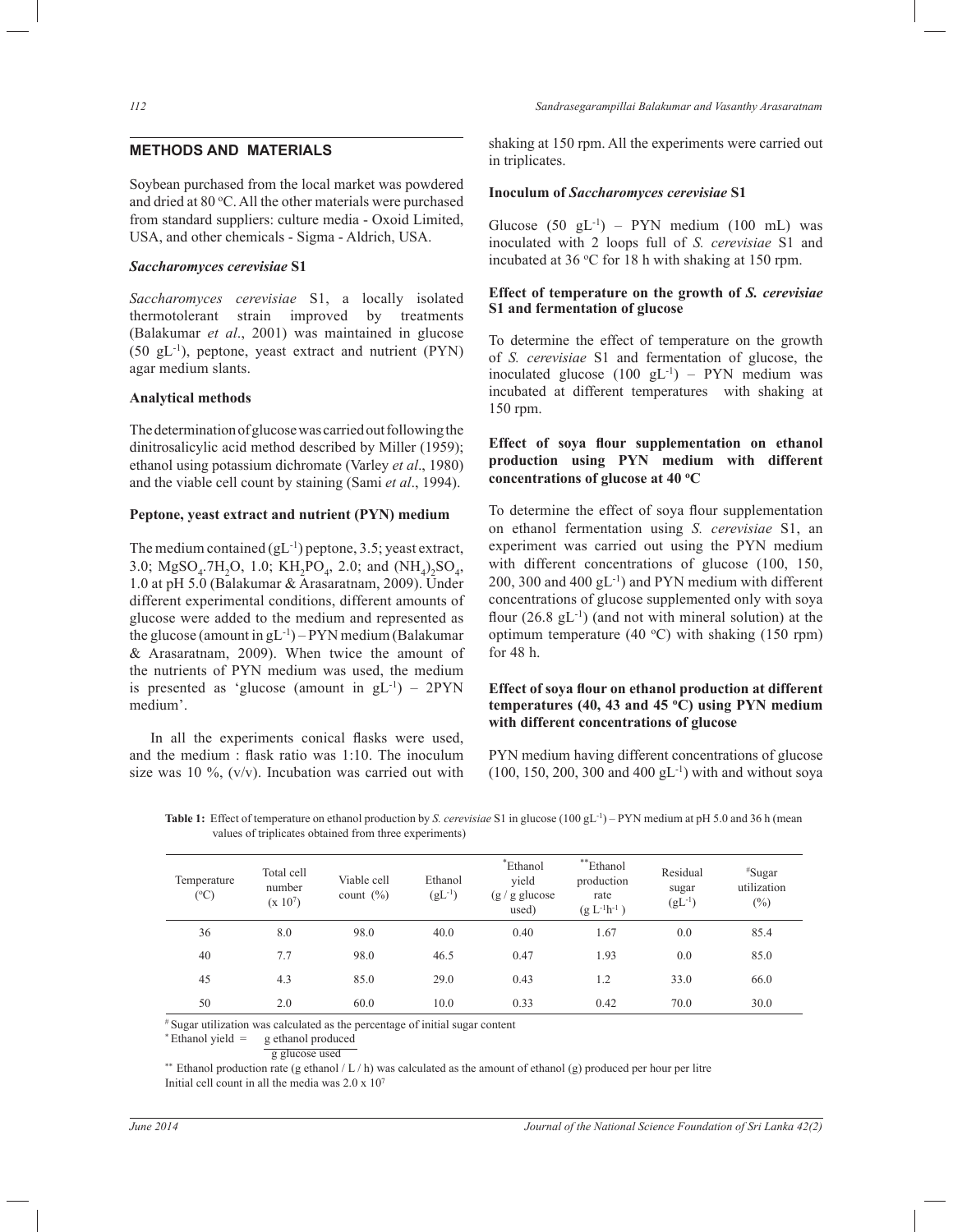flour supplementation  $(26.8 \text{ gL}^{-1})$  were inoculated with *S. cerevisiae* S1 and incubated at 40, 43 and 45 °C for 48 h.

## **RESULTS AND DISCUSSION**

## **Effect of temperature on growth and ethanol production**

When the inoculated glucose  $(100 \text{ gL}^{-1})$  - PYN medium was incubated at 36, 40, 45 and 50  $\degree$ C, the strain showed substantial growth at 36 and 40  $^{\circ}$ C (24 h). The total cell counts at 36 and 40  $\degree$ C were 8 x 10<sup>7</sup> and 7.7  $\times$  10<sup>7</sup>, respectively (Table 1; initial cell count was  $2 \times 10^7$  cells mL<sup>-1</sup>). No cell multiplication was observed at 50  $\degree$ C; however the cell count has increased to 4.3 x  $10<sup>7</sup>$  cells mL<sup>-1</sup> at 45 °C. The percentage of viable cells was 98  $%$  at 36 and 40 °C and it has dropped to 85 and 60 % at 45 and 50 <sup>o</sup>C. Since the percentage of viable cell count was the same at 36 and 40  $\degree$ C, the inoculum can be prepared either at 36 or 40 °C.

 Ethanol production rate and the yield gave the highest values, 1.93 g ethanol  $L^{-1}h^{-1}$  and 46.7 g $L^{-1}$ , respectively at 40  $\degree$ C and these values decreased with the increase in temperature (Table 1). These results suggest that 40  $\mathrm{^{\circ}C}$  is the optimum temperature for higher ethanol production rate and optimum ethanol yield for *S. cerevisiae* S1. Jeyaseelan and Seevaratnam (1986) have reported an optimal growth temperature of 30  $^{\circ}$ C for a locally isolated *Saccharomyces* Y7 (from palmyrah

palm sap). This strain significantly produced ethanol  $(95 - 85\%$  yield) at temperatures  $28 - 35$ °C. Therefore *S. cerevisiae* S1 is superior in terms of ethanol production at high temperatures. The ethanol yield obtained for *S. cerevisiae* S1 is comparable to *Kleuveromyces marxianus* (Hughes *et al*., 1984), which recorded 0.41, 0.47, 0.43 and 0.37 (g ethanol / g glucose) ethanol yields at 30, 40, 43 and 45 <sup>o</sup>C, respectively. Therefore *S. cerevisiae* S1 is a better strain (Table 1) than *K. marxianus* giving higher yields of ethanol at the respective temperatures reported.

# **Effect of soya flour supplementation on ethanol fermentation using PYN media with different concentrations of glucose**

In this experiment the inoculum was developed at  $36^{\circ}$ C and the ethanol fermentation was carried out at 40  $^{\circ}$ C for 36 h. Different concentrations of glucose in PYN medium with or without soya flour were used in this study (Table 2). The amount of soya flour  $(26.8 \text{ gL}^{-1})$ added was equivalent to the total organic nitrogen present in the PYN medium. The total nitrogen content of soya flour was 38 % (w/w) (Wikramanayake, 1996) and the total nitrogen in peptone and yeast extract was 14 and 9.8 % (w/w), respectively (Budavari *et al*., 1996). When glucose only was supplemented with soya flour (medium  $D_2$  and  $E_2$ ), the ethanol production efficiency and sugar utilization were less than those of glucose - PYN media  $(D_1 \text{ and } E_1)$ . However the ethanol production efficiency and sugar utilization were not

**Table 2**: Effect of soya flour supplimentation on ethanol production by *S. cerevisiae* S1 in different concentrations of glucose-PYN medium at  $40^{\circ}$ C (mean values of triplicates obtained from three experiments)

| Medium         | Glucose<br>$(gL^{-1})$ | Nutrient composition     |                          | Ethanol     | *Ethanol<br>production | Residual          | $*$ Sugar             |
|----------------|------------------------|--------------------------|--------------------------|-------------|------------------------|-------------------|-----------------------|
|                |                        | <b>PYN</b>               | Soy flour<br>$(gL^{-1})$ | $(gL^{-1})$ | efficiency<br>$(\%)$   | sugar $(gL^{-1})$ | utilization<br>$(\%)$ |
| А              | 50                     | <b>PYN</b>               | $\overline{\phantom{a}}$ | 24.5        | 98.0                   | 0.0               | 100.0                 |
| B              | 100                    | <b>PYN</b>               | $\overline{\phantom{a}}$ | 46.5        | 93.0                   | 0.0               | 100.0                 |
| $\mathcal{C}$  | 150                    | <b>PYN</b>               | $\overline{\phantom{a}}$ | 66.6        | 88.8                   | 15.8              | 89.5                  |
| $D_1$          | 200                    | <b>PYN</b>               | $\overline{\phantom{a}}$ | 73.8        | 73.8                   | 46.4              | 76.8                  |
| $E_1$          | 300                    | <b>PYN</b>               | $\overline{\phantom{a}}$ | 80.1        | 53.4                   | 128.8             | 57.1                  |
| $F_1$          | 400                    | <b>PYN</b>               | $\overline{\phantom{a}}$ | 67.4        | 33.7                   | 253.2             | 36.7                  |
| $D_2$          | 200                    | $\overline{\phantom{a}}$ | 26.8                     | 68.4        | 68.4                   | 58.2              | 70.9                  |
| $\mathbf{E}_2$ | 300                    | $\overline{\phantom{0}}$ | 26.8                     | 74.3        | 49.5                   | 143.4             | 52.2                  |
| $D_3$          | 200                    | <b>PYN</b>               | 26.8                     | 96.5        | 96.5                   | 0.0               | 100.0                 |
| $E_{3}$        | 300                    | <b>PYN</b>               | 26.8                     | 149.3       | 99.5                   | 0.0               | 100.0                 |

# Sugar utilization was calculated as the percentage of initial sugar added

\* Ethanol production efficiency =  $\frac{\text{The amount of ethanol produced}}{100} \times 100$ 

Theoretical amount of ethanol that could be produced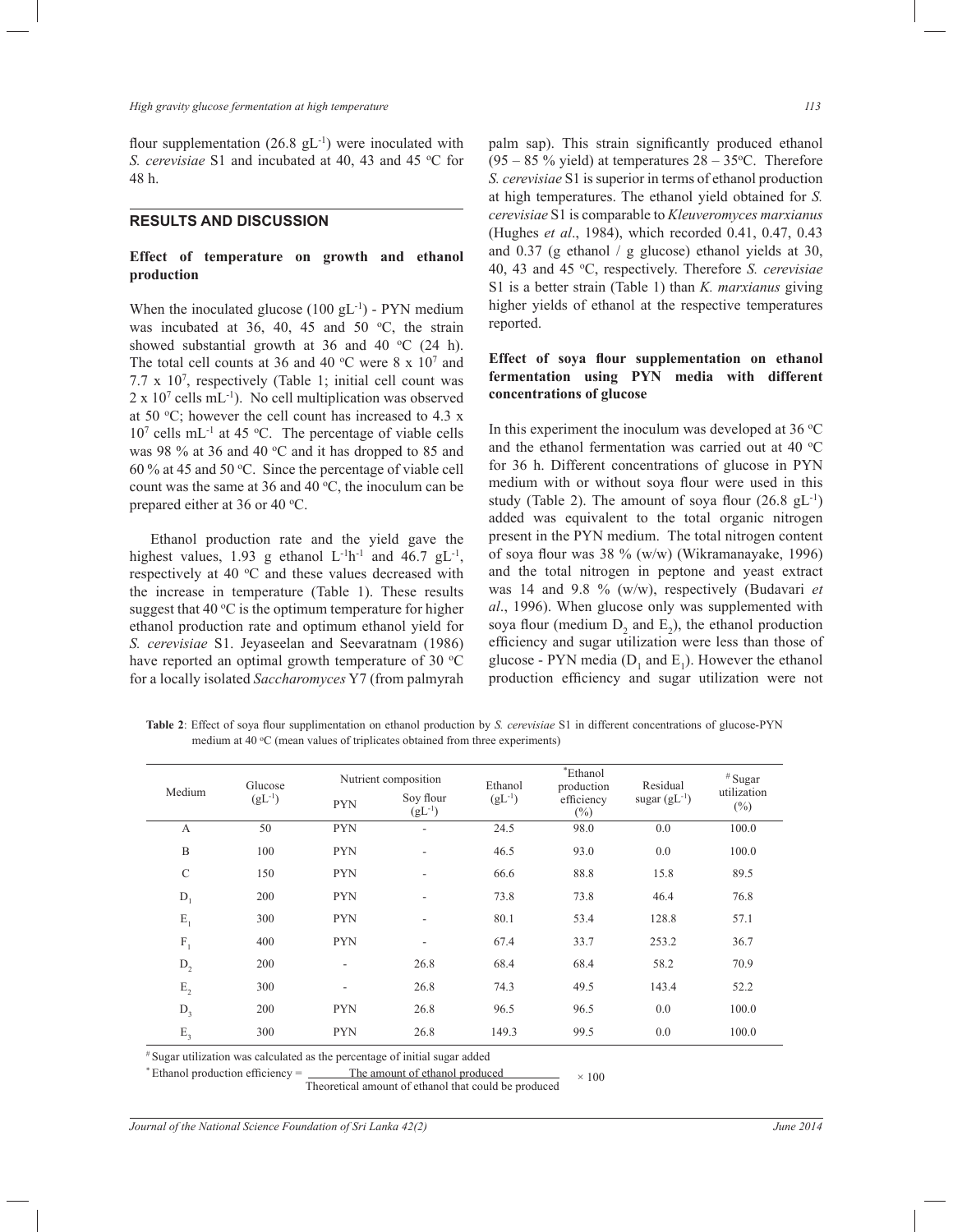Table 3: The amount of ethanol produced, ethanol production rate (EPR), residual glucose (RG), efficiency of ethanol production (EPE) and glucose utilization (GU) at different temperatures by *S. cerevisiae* S1 in PYN medium and supplemented with soya flour containing different concentrations of glucose. Time taken for maximum ethanol production is given in parenthesis (mean values of triplicates obtained from three experiments)

| Glucose $(gL^{-1})$ |                       | 40 °C       |            | 43 °C       |             | 45 °C       |             |
|---------------------|-----------------------|-------------|------------|-------------|-------------|-------------|-------------|
|                     |                       | <b>PYN</b>  | PYN-Soy    | <b>PYN</b>  | PYN-Soy     | <b>PYN</b>  | PYN-Soy     |
|                     | Ethanol $(gL^{-1})$   | 46.5(36h)   | 47.0(36h)  | 38.0 (48h)  | 44.0(48h)   | 26.0(48h)   | 31.0(48h)   |
|                     | EPR $(gL^{-1}h^{-1})$ | 1.29        | 1.30       | 0.78        | 0.92        | 0.54        | 0.64        |
| 100                 | EPE $(\% )$           | 88.8        | 94.0       | 74.4        | 86.0        | 59.4        | 85.0        |
|                     | $RG(gL^{-1})$         | 0.0(36h)    | 0.0(36h)   | 17.5(48h)   | 6.3(48h)    | 30.6(48h)   | 63.0 (48h)  |
|                     | GU(%)                 | 100.0       | 100.0      | 80.5        | 93.3        | 64.4        | 92.5        |
|                     | Ethanol $(gL^{-1})$   | 66.6 (36h)  | 70.0(36h)  | 55.0 (48h)  | 62.0(48h)   | 35.0(48h)   | 42.0(48h)   |
|                     | EPR $(gL^{-1}h^{-1})$ | 1.85        | 1.94       | 1.14        | 1.3         | 0.73        | 0.87        |
| 150                 | EPE $(\% )$           | 88.8        | 93.3       | 71.4        | 75.0        | 47.5        | 54.8        |
|                     | $RG(gL^{-1})$         | 0.0(36h)    | 0.0(36h)   | 30.6(48h)   | 18.8 (48h)  | 56.9 (48h)  | 18.8 (48h)  |
|                     | GU(%)                 | 100.0       | 100.0      | 77.5        | 86.3        | 61.3        | 86.3        |
|                     | Ethanol $(gL^{-1})$   | 75.0 (48h)  | 95.0(48h)  | 38.0 (48h)  | 73.0 (48h)  | 19.0(48h)   | 32.0(48h)   |
| 200                 | EPR $(gL^{-1}h^{-1})$ | 1.56        | 1.97       | 0.8         | 1.52        | 0.4         | 0.62        |
|                     | EPE $(\% )$           | 72.5        | 93.0       | 37.2        | 70.0        | 30.0        | 70.6        |
|                     | $RG(gL^{-1})$         | 42.0(48h)   | 0.0(48h)   | 118.1(48h)  | 43.8 (48h)  | 126.9(48h)  | 43.3 (48h)  |
|                     | GU(%)                 | 79.1        | 100        | 59.7        | 77.3        | 21.0        | 35.0        |
| 300                 | Ethanol $(gL^{-1})$   | 82.0 (48h)  | 149.0(48h) | 28.0 (48h)  | 80.0(48h)   | 18.0(48h)   | 30.0(48h)   |
|                     | EPR $(gL^{-1}h^{-1})$ | 1.7         | 3.1        | 0.58        | 1.67        | 0.37        | 0.62        |
|                     | EPE $(\% )$           | 53.4        | 97.0       | 17.5        | 51.3        | 17.5        | 51.3        |
|                     | $RG(gL^{-1})$         | 120.0(48h)  | 0.0(48h)   | 236.3 (48h) | 125.0(48h)  | 231.9 (48h) | 121.9 (48h) |
|                     | GU(%)                 | 60.0        | 100        | 20.0        | 56.9        | 21.3        | 57.5        |
| 400                 | Ethanol $(gL^{-1})$   | 68.0 (36h)  | 150.0(48h) | 23.0 (48h)  | 78.0 (48h)  | 6.0(48h)    | 25.0 (48h)  |
|                     | EPR $(gL^{-1}h^{-1})$ | 1.9         | 3.1        | 0.47        | 1.62        | 0.12        | 0.52        |
|                     | EPE $(\% )$           | 33.7        | 73.4       | 10.2        | 37.5        | 11.3        | 37.5        |
|                     | $RG(gL^{-1})$         | 250.0 (36h) | 81.3 (48h) | 347.8 (48h) | 228.9 (48h) | 332.5 (48h) | 228.1 (48h) |
|                     | GU(%)                 | 30.6        | 79.5       | 11.3        | 38.0        | 15.0        | 41.3        |

significantly different between media, which had either PYN or soya flour as the nitrogen source. However, soya flour supplemented media with 200 and 300 g glucose  $L^{-1}$  (medium  $D_3$  and  $E_3$ ) gave higher ethanol production efficiency and increased sugar utilization. In media A, B,  $D_3$  and  $E_3 S$ . *cerevisiae* S1 completely utilized the glucose in 48 h (Table 2). Incomplete glucose utilization was observed in glucose  $(200 \text{ gL}^{-1}) - PYN$ medium (Table 2), however complete fermentation was observed when the medium was supplemented with soya flour. The efficiency of fermentation achieved in this media was extremely high when compared with

the results reported previously (Morimura *et al*., 1997; Barfroonva *et al*., 1999). Supplementation of horse gram flour (Reddy & Reddy, 2005) and finger millet (Reddy & Reddy, 2006) reduced the fermentation time and enhanced the ethanol concentration. Soya flour supplementation has been used in many studies (Damiano & Wang, 1985; Dombeck & Ingram, 1986; Ernardes *et al*., 1990) because it is relatively inexpensive and has abundant amounts of protein (38 %) with lipid (20 %), which can be assimilated into intracellular materials (Damiano & Wang, 1985). It has been reported that soya flour supplementation has improved the growth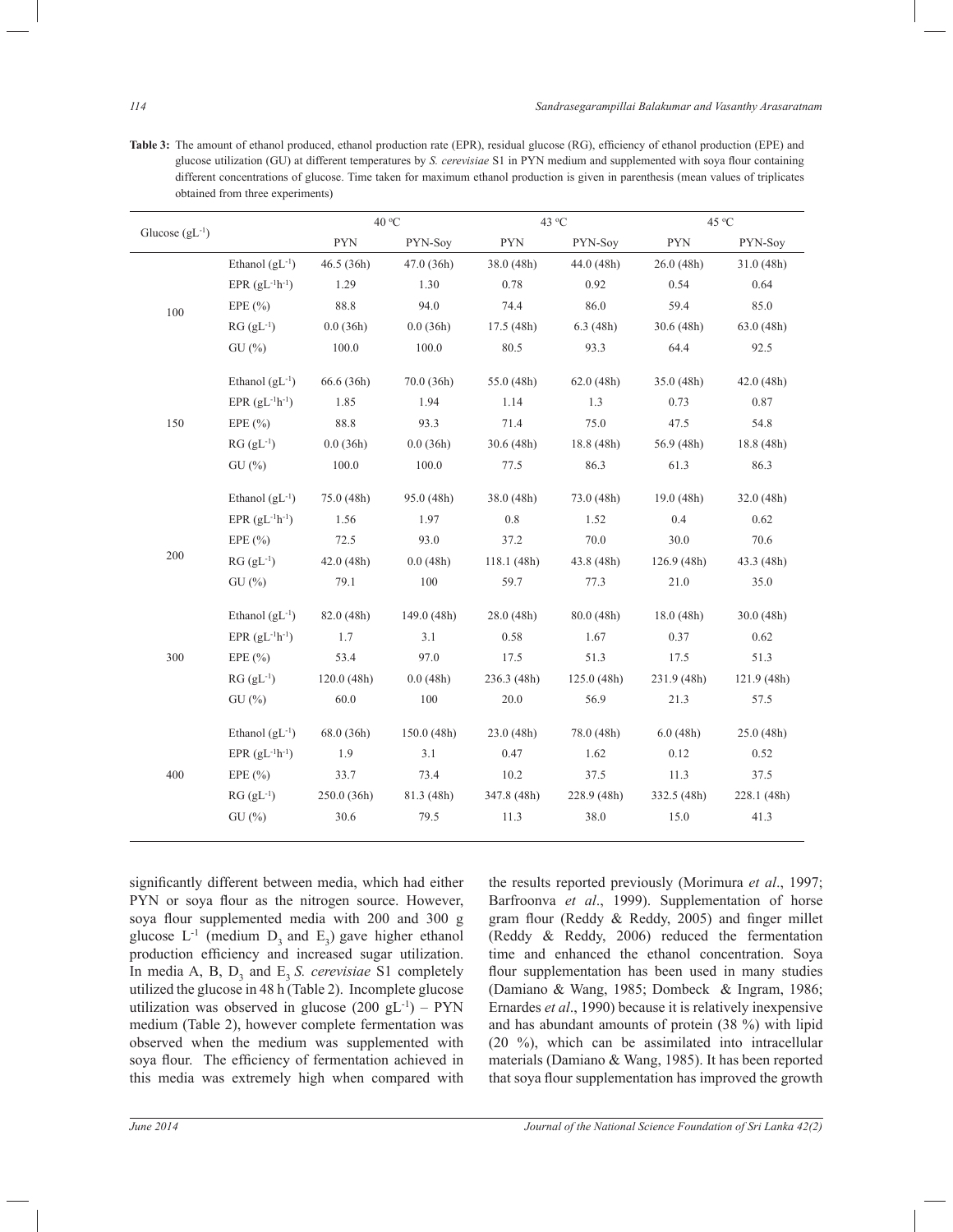and fermentation of yeast (Ernardes *et al*., 1990). This could be due to the abundant protein-lipid complex present in soya (Damiano & Wang, 1985). Soya flour supplementation could yield extremely high amounts of ethanol (21.5 %,  $v/v$ ) (Dombeck & Ingram, 1986) and the addition of 4 % (w/v) soya flour to 300 gL<sup>-1</sup> glucose improved the ethanol production to 12.8 % at 64 h by *S. bayanus* (Viegas *et al*., 1985b, D'Amore *et al*., 1989). At all glucose concentrations considered in this study, the ethanol production and glucose utilization were increased with the addition of soya flour. Soya flour was reported to be a good yeast nutrient supplement for the production of high concentrations of ethanol (D'Amore *et al*., 1989 ; Barfroonva *et al*., 1999).

# **Effect of soya flour on the fermentation of different concentrations of glucose at 40, 43 and 45 <sup>o</sup>C**

*S. cerevisiae* S1 showed an ethanol production efficiency of 90 % at 40 °C in glucose  $(100 \text{ gL}^{-1})$  – PYN medium (Table 3) but in 400 gL-1 glucose at the same temperature it was reduced. The sugar utilization beyond  $150$  gL<sup>-1</sup> was incomplete. Even though a higher ethanol production was observed in  $300 \text{ gL}^{-1}$  (82 gL<sup>-1</sup> ethanol), the sugar utilization and ethanol production efficiency were 60 and 53.4 %, respectively. Inadequate levels of nitrogen could be the cause for the reduction of fermentation at high glucose concentrations as nitrogen is a major element involved in cell metabolism. Free α-amino nitrogen is the limiting nutrient in high gravity fermentation (Ingledew, 1993). The addition of substances containing available nitrogen to yeast growing media could alleviate the problem of poor fermentative capacity at high glucose levels. Therefore soya flour was used as the nutrient supplement and the ethanol production efficiency was increased significantly (Table 3). The addition of soya flour to glucose  $(300 \text{ gL}^{-1})$  – PYN medium has significantly increased the ethanol production efficiency from 53.4 to 97 %. Also soya flour addition has increased the sugar utilization to 100 % as against 79 and 60 % in 200 and 300 gL-1 glucose, respectively. An ethanol production efficiency of 73.4 and 33.7 % and a sugar utilization of 79.5 and 30.6 % were observed with and without soya flour in the fermentation of 400 gL<sup>-1</sup> glucose, respectively (Table 3). The experiments revealed that at an initial sugar level of 300 gL-1 , *S. cerevisiae* S1 is able to produce 149 gL-1 ethanol within 48 h with 97 % production efficiency and with complete sugar utilization at 40  $\rm{^{\circ}C}$  with soya flour supplementation.

At 43 °C the ethanol production efficiency and sugar utilization were 74.4 and 80.5 %, respectively. When glucose  $(100 \text{ gL}^{-1})$  – PYN was supplemented with

soya flour, the ethanol production efficiency and sugar utilization were increased to 86.0 and 93.3 % (Table 3). However beyond 100 gL<sup>-1</sup> glucose level the ethanol production efficiency was severely affected and dropped to 38 % in glucose  $(400 \text{ gL}^{-1})$  – PYN medium even after supplemented with soya flour.

The ethanol production at 45  $\degree$ C was studied at different glucose contents  $(100 - 400 \text{ gL}^{-1})$  – PYN medium with and without soya flour supplementation. In glucose  $(150 \text{ gL}^{-1})$  – PYN medium with and without soya flour, 42 and 35  $gL^{-1}$  ethanol was produced with production efficiencies of 54.8 and 47.5 %, respectively (Table 3). Further increase in the glucose concentration at 45  $\degree$ C decreased the performance of *S. cerevisiae* S1 whereas at 40 °C the ethanol production efficiency was maximum  $(97\%)$  up to 300 gL<sup>-1</sup> glucose concentration and dropped to 73.4 at 400  $gL^{-1}$  glucose. Even though this strain is capable of performing the fermentation at 43 or 45  $^{\circ}C$ , it is not cost effective to ferment at 45  $°C$ , (Balakumar & Arasaratnam, 2012) due to underutilization of added sugar.

 In industrial-scale fermentation the temperature of the culture increases, particularly in hot regions like Jaffna (Balakumar & Arasaratnam, 2009). During large scale fermentation at 5000 L capacity, a rise in temperature (heat shock) has been observed with the concomitant decrease in the viability of the baker's yeast cells (Balakumar *et al*., 2001). Therefore the use of high temperature tolerant yeast in fermentation would be a good option to overcome the heat shock.

 The ethanol production was higher with soya flour supplementation at all the temperatures studied with concomitant utilization of glucose (Table 3). A maximum ethanol production efficiency of 97 % was achieved at 40 °C in glucose  $(300 \text{ gL}^{-1}) - PYN -$ soya flour medium at 48 h. *S. cerevisiae* fermented 200 gL-1 sugar in 90 h (Converti *et al*., 1985). The time taken for the complete fermentation of 200 gL-1 dissolved solids was 90 h (Thomas & Ingledew, 1992) while *S. cerevisiae* S1 only took 48 h. Therefore considering the temperature and the duration of fermentation, *S. cerevisiae* S1 seems to be better than the strains reported earlier.

The highest ethanol production rate was  $3.1$  gL<sup>-1</sup>h<sup>-1</sup> in glucose (300 and 400  $gL^{-1}$ ) – PYN media supplemented with soya flour  $(26.8 \text{ gL}^{-1})$  at 40 °C. Even though the rates were the same at 300 and 400  $gL^{-1}$  glucose levels, the fermentation was incomplete in the latter. The ethanol production rate in PYN- soya flour was increased significantly with the increase in glucose concentration at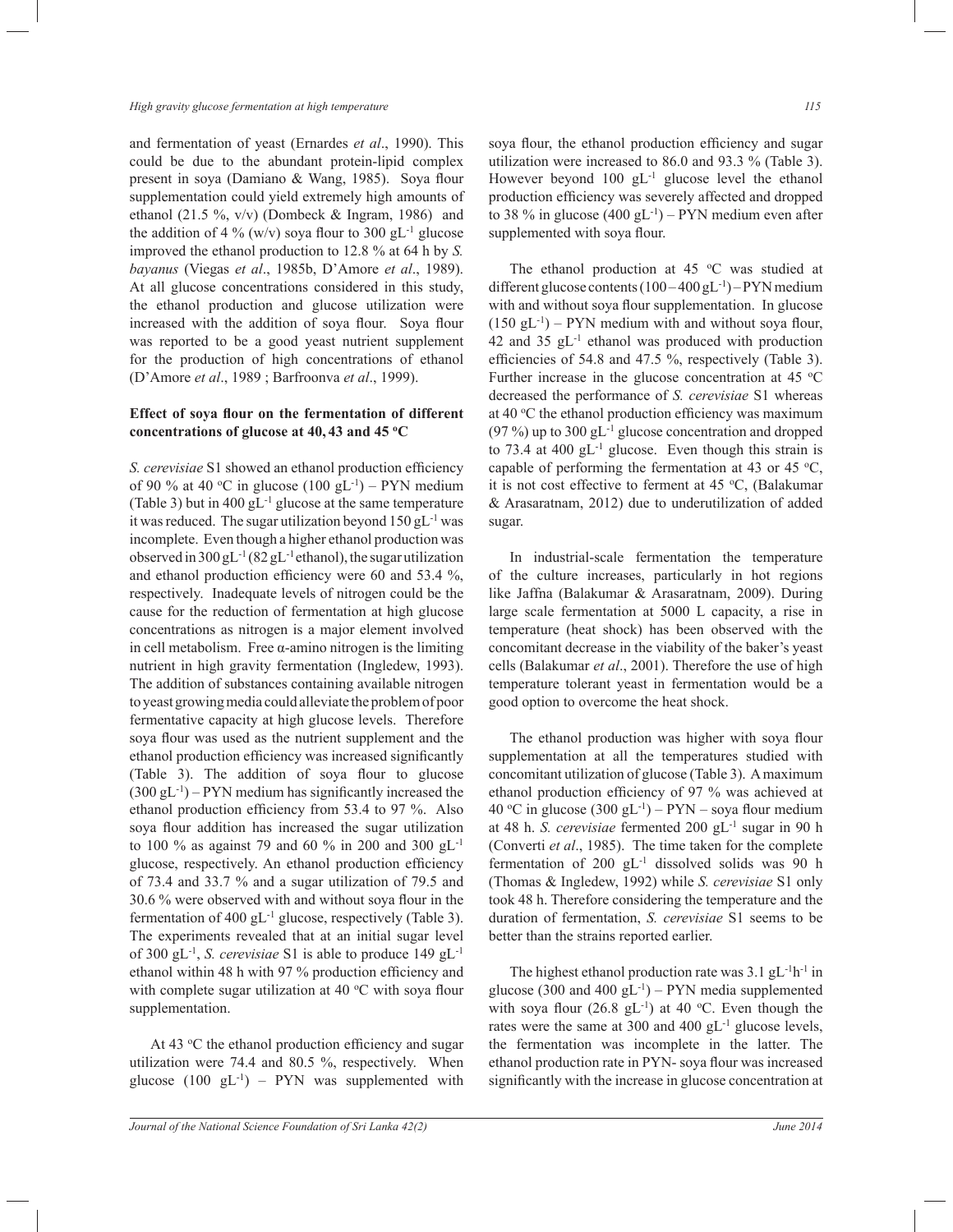40 °C. At 43 and 45 °C, soya flour supplement improved the ethanol production efficiency. The addition of soya flour to the medium greatly influenced the ethanol production rate when the levels of glucose in the medium were 200, 300 and 400 gL<sup>-1</sup> at 43 and 45 °C. This study indicated the usefulness of soya flour nutrients at high gravity glucose fermentation at higher temperatures. The organism was able to grow and ferment high concentrations of sugar without the addition of mineral solution.

# **CONCLUSION**

*S. cerevisiae* S1 can perform well at glucose concentrations up to 300  $gL^{-1}$  in PYN medium with soya flour supplementation. Further studies are needed to find the correct amount of soya flour that should be added to the medium to improve the fermentation at higher glucose concentrations and at higher temperatures.

## **Acknowledgement**

The authors thank Sida/SAREC and International Science Programme in the Chemical Sciences (IPICS), Sweden for the financial support.

## **REFERENCES**

- 1. Balakumar S., Arasaratnam V. & Balasubramaniam K. (2001). Isolation and improvement of thermotolerant *Saccharomyces cerevisiae* strain. *World Journal of Microbiology and Biotechnology* **17**(7):739 − 746. DOI: http://dx.doi.org/10.1023/A:1012952809273
- 2. Balakumar S. & Arasaratnam V. (2009). Comparison of industrial scale ethanol production from palmyrah-based carbon source by commercial yeast and a mixed culture from palmyrah toddy. *Journal of Institute of Brewing* **115**(2): 105 − 109.

DOI: http://dx.doi.org/10.1002/j.2050-0416.2009. tb00353.x

- 3. Balakumar S. & Arasaratnam V. (2012). Osmo-, thermoand ethanol - tolerance of *Saccharomyces cerevisiae* S<sub>1</sub>. *Brazilian Journal of Microbiology* **43**(1): 157 − 166. DOI:http://dx.doi.org/10.1590/S1517-8382201 2000100017
- 4. Barfroonva P., Smogrovicova I., Paticova J. & Domeny Z. (1999). Improvement of very high gravity fermentation by media supplementation using *Saccharomyces cerevisiae*. *Biotechnology Letters* **21**: 337 – 341. DOI: http://dx.doi.org/10.1023/A:1005436816047
- 5. Budavari S., O' Neil M.J., Smith A., Heckelman P.E. & Kinneary J.F. (eds) (1996). The Merk Index, 12th edition. Merk Research Laboratories, Merk & Co. Inc., New York, USA.

*116 Sandrasegarampillai Balakumar and Vasanthy Arasaratnam*

6. Casey G.P., Magnus A.C. & Ingledew W.M. (1983). High gravity brewing: nutrient enhanced production of high concentrations of ethanol by brewing yeast. *Biotechnology Letters* **5**: 429 − 434.

DOI: http://dx.doi.org/10.1007/BF00131286

- 7. Converti A., Perego P., Lodi A., Parisi F. & Borghi M.D. (1985). A kinetic study of *Saccharomyce*s strains: performance at high sugar concentrations. *Biotechnology and Bioengineering* **27**: 1108 − 1114. DOI: http://dx.doi.org/10.1002/bit.260270804
- 8. D'Amore T., Celloto G., Russel I. & Stewart G.G. (1989). Selection and optimization of yeast suitable for ethanol production at 40 °C. *Enzyme Microbial Technology* **1**: 411 – 416.

DOI: http://dx.doi.org/10.1016/0141-0229(89) 90135-X

- 9. Damiano D. & Wang S.S. (1985). Improvement in ethanol concentration and fermenter ethanol productivity in yeast fermentations using whole soy flour in batch and continuous recycle systems. *Biotechnology Letters* **7**(2): 135 − 140. DOI: http://dx.doi.org/10.1007/BF01026685
- 10. Dombeck K.M. & Ingram L.O. (1986). Magnesium limitation and its role in apparent toxicity of ethanol during yeast fermentation. *Applied Environmental Microbiology* **52**: 975 − 981.
- 11. Ernardes J.R., Matulionis M., Cruz S.H., Bertolini M.K. & Laluce C. (1990). Isolation of new ethanol tolerance yeast for fuel ethanol production from sucrose. *Biotechnology Letters* **12**(6): 463 − 468.

DOI: http://dx.doi.org/10.1007/BF01024406

- 12. Ezeogu L.I. & Emeruwa A.C. (1993). High-level ethanol – tolerant Saccharomyces from Nigerian palm wine. Biotechnology Letters  $15(3)$ : 83 – 86. DOI: http://dx.doi.org/10.1007/BF00131558
- 13. Hughes B.D., Tudroszeu J.N. & Moye J.C. (1984). The effect of temperature on the kinetics of ethanol production by thermotolerant strain *Kluveromyces maxiamus*. *Biotechnology Letters*  $6(1)$ : 1 − 6. DOI: http://dx.doi.org/10.1007/BF00128221
- 14. Ingledew W.M. (1993). Yeast production of fuel ethanol. *The Yeast*, volume 5 (eds. R.H. Rose & J.S. Harrison), pp. 245 – 291. Academic Press, Harcourt Brace & Company Publishers, London, UK. DOI:vhttp://dx.doi.org/10.1016/B978-0-08-092543- 1.50017 - 5
- 15. Jeyaseelan K. & Seevaratnam S. (1986). Ethanol and biomass from palmyrah palm sap. *Biotechnology Letters* **8**(5): 357 − 360. DOI: http://dx.doi.org/10.1007/BF01040866
- 16. Miller M.C. (1959). Use of dinitrosalicylic acid reagent for determination of reducing sugar. *Analytical Chemistry* **31**:  $426 - 428$ .

DOI: http://dx.doi.org/10.1021/ac60147a030

17. Morimura S., Ling Y.Z. & Kida K. (1997). Ethanol production by repeated – batch fermentation at high temperature in a molasses medium containing a high concentration of total sugar by a thermotolerant flocculating yeast with improved salt-tolerance. *Journal of Fermentation and Bioengineering* **83**(3): 271 − 274.